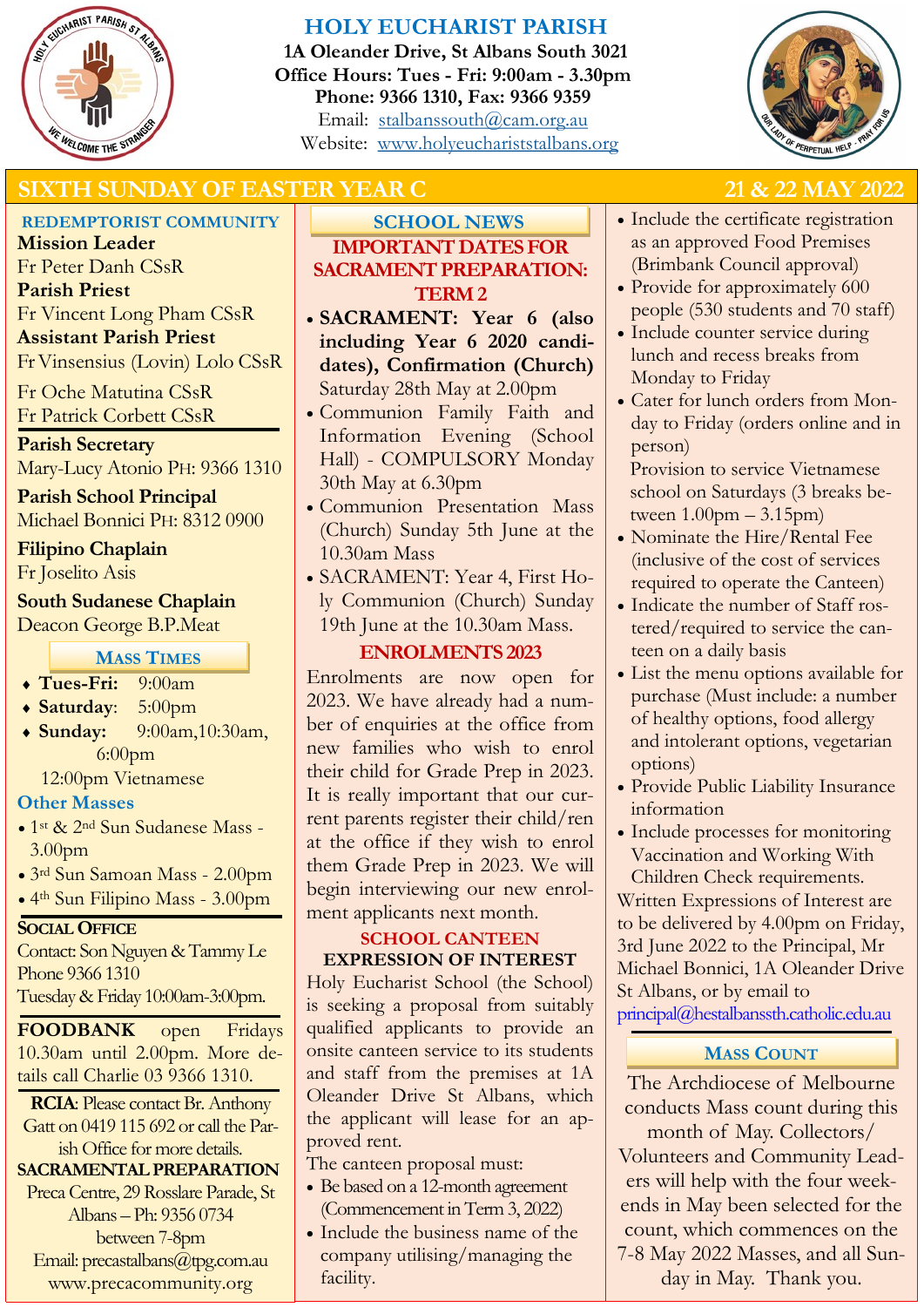# **THE LIVING WORD**

# **First reading Acts 15:1-2,22-29**

## *It has been decided by the Spirit and by ourselves not to burden you with any burden beyond these essentials*

Some men came down from Judaea and taught the brothers, 'Unless you have yourselves circumcised in the tradition of Moses you cannot be saved.' This led to disagreement, and after Paul and Barnabas had had a long argument with these men it was arranged that Paul and Barnabas and others of the church should go up to Jerusalem and discuss the problem with the apostles and elders. Then the apostles and elders decided to choose delegates to send to Antioch with Paul and Barnabas; the whole church concurred with this. They chose Judas known as Barsabbas and Silas, both leading men in the brotherhood, and gave them this letter to take with them: 'The apostles and elders, your brothers, send greetings to the brothers of pagan birth in Antioch, Syria and Cilicia. We hear that some of our members have disturbed you with their demands and have unsettled your minds. They acted without any authority from us; and so we have decided unanimously to elect delegates and to send them to you with Barnabas and Paul, men we highly respect who have dedicated their lives to the name of our Lord Jesus Christ. Accordingly we are sending you Judas and Silas, who will confirm by word of mouth what we have written in this letter. It has been decided by the Holy Spirit and by ourselves not to saddle you with any burden beyond these essentials: you are to abstain from food sacrificed to idols; from blood, from the meat of strangled animals and from fornication. Avoid these, and you will do what is right. Farewell.'

## **Responsorial Psalm Ps. 66(67):2-3,5-6,8**

**O God, let all the nations praise you!** O God, be gracious and bless us and let your face shed its light upon us. So will your ways be known upon earth and all nations learn your saving help.

**O God, let all the nations praise you!** Let the nations be glad and exult for you rule the world with justice. With fairness you rule the peoples, you guide the nations on earth.

## **O God, let all the nations praise you!** Let the peoples praise you, O God; let all the peoples praise you. May God still give us his blessing till the ends of the earth revere him. **O God, let all the nations praise you!**

# **Second reading Apocalypse 22:12-14,16-17,20** *Come, Lord Jesus*

I, John, heard a voice speaking to me: 'Very soon now, I shall be with you again, bringing the reward to be given to every man according to what he deserves. I am the Alpha and the Omega, the First and the Last, the

Beginning and the End. Happy are those who will have washed their robes clean, so that they will have the right to feed on the tree of life and can come through the gates into the city.' I, Jesus, have sent my angel to make these revelations to you for the sake of the churches. I am of David's line, the root of David and the bright star of the morning. The Spirit and the Bride say, 'Come.' Let everyone who listens answer, 'Come.' Then let all who are thirsty come: all who want it may have the water of life, and have it free. The one who guarantees these revelations repeats his promise: I shall indeed be with you soon. Amen; come, Lord Jesus.

## **Gospel Acclamation John 14:23**

Alleluia, alleluia!

All who love me will keep my words, and my Father will love them and we will come to them. Alleluia!

### **Gospel John 17:20-26**

*Father, may they be completely one*

Jesus raised his eyes to heaven and said: 'Holy Father, I pray not only for these, but for those also who through their words will believe in me. May they all be one. Father, may they be one in us, as you are in me and I am in you, so that the world may believe it was you who sent me. I have given them the glory you gave to me, that they may be one as we are one. With me in them and you in me, may they be so completely one that the world will realise that it was you who sent me and that I have loved them as much as you loved me. Father, I want those you have given me to be with me where I am, so that they may always see the glory you have given me because you loved me before the foundation of the world. Father, Righteous One, the world has not known you, but I have known you, and these have known that you have sent me. I have made your name known to them and will continue to make it known, so that the love with which you loved me may be in them, and so that I may be in them.'

### **GOSPEL REFLECTION**

Keeping one's word is a mark of honour in any society. To be asked to keep someone else's word, as in today's gospel reading, calls for a shift in our usual patterns of thinking and acting. Jesus is the Word, the word of God in human form, the embodiment of God's communication with the world. Jesus also speaks God's word.

The disciples are to demonstrate their love for Jesus by keeping the word that he both embodies and articulates. In other words, they are to live as Jesus has lived and be faithful to what he has taught in God's name. Each will thus become a dwelling place for the divine.

The implications of this teaching are overwhelming. It seems to me that if we truly believed the words of the Johannine Jesus, we would consistently treat each other with the utmost reverence and respect.

Jesus refers once more to his imminent departure.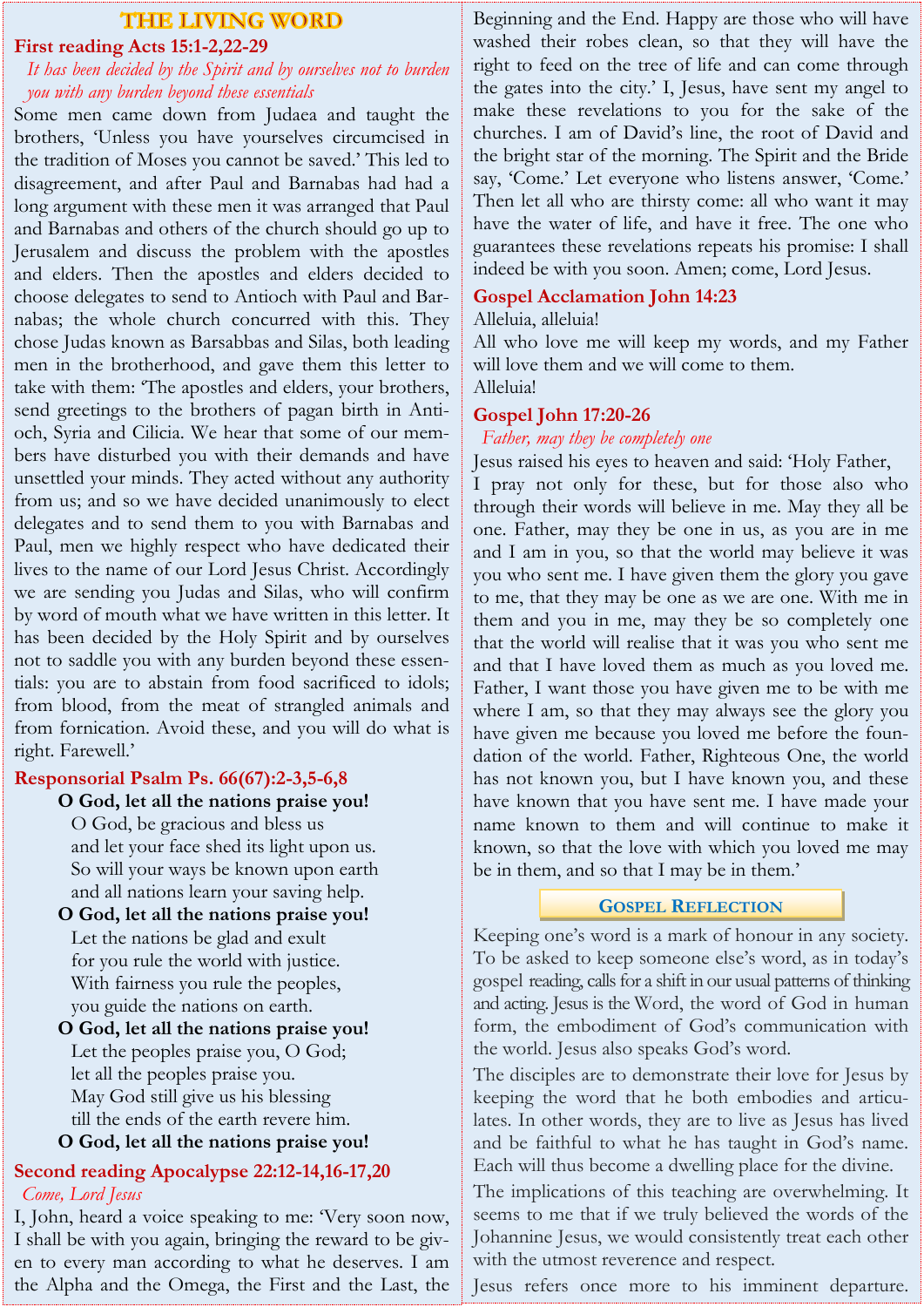When he is no longer physically present, God's Advocate, the Holy Spirit, will be with them.

The Greek word translated as "˜advocate' carries a range of meanings. It literally means "~one called alongside to help' whenever necessary. In other words, the disciples need not be troubled or afraid because they are never alone. The Holy Spirit, the Advocate, is always with them to defend them, to intercede for them, and to comfort them.

Once again, Jesus gifts his friends, this time with the gift of peace, a peace "˜that the world cannot give.' In John's gospel, the "˜world' often refers to whatever is opposed to Jesus as God's Word. True peace comes from being centred in God.

Earlier in this chapter of John's gospel, the Advocate is called the Spirit of Truth who remains with them and is actually in them. Only through the power of the Spirit will the disciples be empowered to "~keep the word' of Jesus.

# **By Veronica Lawson RSM**

## **ARE CATHOLICS BOUND BY HUMAN LAWS?**



Is man obliged to obey the commands of human lawgivers? Do human laws bind men? The answer is yes. Just human laws are means

to man's final end. If man chooses to have the end, he must choose the means to it. So just human laws bind man's conscience, obliging him to obey. St. Thomas says: "Laws framed by man . . . if they be just, have the power of binding in conscience from the Eternal Law whence they are derived." Unjust laws do not bind in conscience except, as was mentioned earlier, it would cause a scandal or other disturbance out of proportion to the gravity of the injustice. Should the unjust human laws command things contrary to the law of God, then laws of this kind do not bind in conscience and are not to be obeyed. For man must always be free to choose the steps to his final end, and human laws such as one which would forbid him to worship God, cannot be a step toward God. Man is free in the depths of his conscience!

Pope Leo XIII, confronted with many false theories of human liberty, issued an encyclical on Human Liberty in which he gives to the world the teachings of the Church. When we consider that it was this same Holy Father who designated the teachings of St. Thomas as the sources from which teachers should draw in their presentation of Christian philosophy, it is not surprising to find in his document a very decided flavor of St. Thomas's teachings.

In this encyclical Pope Leo points out that the liberty natural to man, that is, natural liberty, is the source from which flows all other liberties: political, economic, religious, and so forth. This natural liberty is due to

man's intellectual nature, and so ultimately the source of human liberty is the Creator of man. The Holy Father writes: "Natural liberty, though distinct and separate from moral liberty, is the fountain-head from which liberty of whatsoever kind flows by its own force and of its own accord. . . . When it is established that man's soul is immortal and endowed with reason and not bound up with material things, the foundation of natural liberty is thus most firmly laid."

Let us attempt to show from this encyclical that the obligatory power of law is not only an abstract principle, food for the mind alone, but a practical fact of Catholic teaching. In presenting St. Thomas's teaching on obligation we said that laws oblige; that law and obligation have their proximate cause in man's rational nature; that freedom is the soil from which obligation draws its nourishment; that the binding power of law is derived ultimately from the eternal law. Of these things Pope Leo writes: The binding force of Human Laws lies in this, that they are to be regarded as applications of the Eternal Law. . . . Since the force of law consists in the imposing of obligations and the granting of rights, authority is the one and only foundation of all law. . . . In man's free will, or in the moral necessity that our voluntary acts must be in accordance with reason, lies the very root of the necessity of law. Nothing more foolish can be uttered or conceived than the notion that because man is free by nature, he is therefore exempt from law. Were this the case, it would follow that to become free we must be deprived of reason; whereas the truth is that we are bound to submit to law precisely because we are free by our very nature. For law is the guide of man's actions; it turns him towards good by its rewards; it deters him from evil by its punishments.

Man's rational nature is the proximate source of law and obligation; the eternal law of God is the ultimate source of them.

The note of obligation is struck again in this statement. Watch for it in the meaning of the word necessity. The Holy Father writes: *The nature of human liberty, however it be considered, whether in individuals or in society; whether in those who command or in those who obey, supposes the necessity of obedience to some supreme and Eternal Law which is no other than the authority of God commanding good and forbidding evil. And this most just authority of God neither diminishes nor destroys man's liberty but rather it protects and perfects it for the real perfection of all creatures is to be found in the striving after and attaining their end. But the supreme end to which human liberty must ever aspire is God.*

We could find great pleasure and profit, if we would, in seeking in the encyclical on Human Liberty more and more of the Thomistic teaching. This connection between the papal encyclicals and St. Thomas's principles has been emphasized because first, it is the will of the Church that it be so emphasized, and further, that it